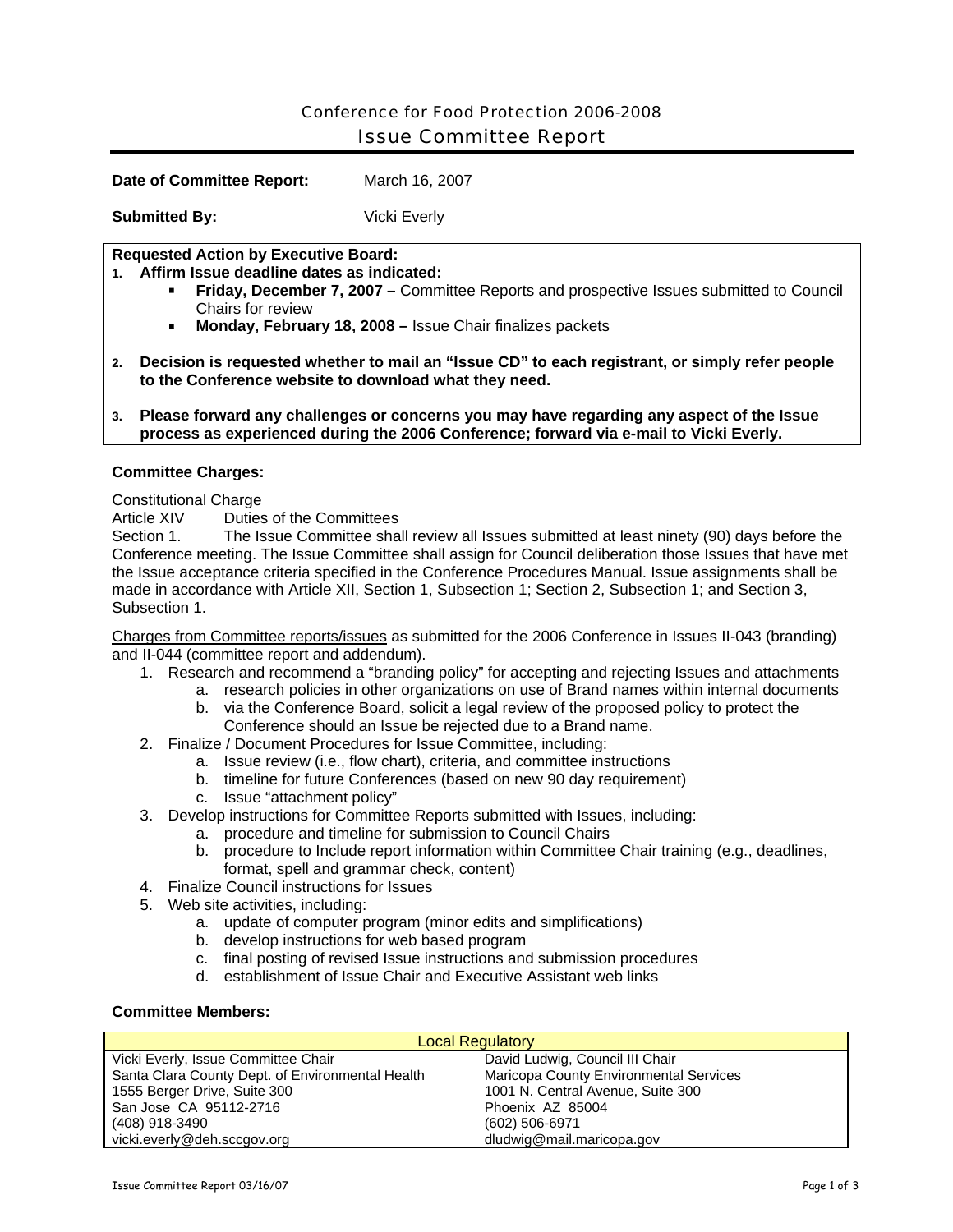| Darwin Pattengale                                                   | Glenda Christy                                         |
|---------------------------------------------------------------------|--------------------------------------------------------|
| Albuquerque Environmental Health Department                         | Allegheny County Health Dept                           |
| One Civic Plaza                                                     | 3901 Penn Avenue, Building #1                          |
| Albuquerque NM 87103                                                | Pittsburgh PA 15224-1318                               |
| (505) 768-2616                                                      | (412) 578-7932                                         |
| dpattengale@cabq.gov                                                | gchristy@achd.net                                      |
|                                                                     | <b>State Regulatory</b>                                |
| Lee Cornman, Council I Chair                                        | Aggie Hale, Council II Vice-Chair                      |
| Florida Dept. of Agriculture and Consumer Svcs.                     | Florida Dept. of Agriculture and Consumer Svcs.        |
| 3125 Conner Blvd., C-18                                             | 3125 Conner Blvd., Suite H                             |
| Tallahassee FL 32399-1650                                           | Tallahassee FL 32399-1650                              |
| (850) 488-8434                                                      | (850) 245-5520                                         |
| cornmal@doacs.state.fl.us<br>Dean Finkenbinder                      | halea@doacs.state.fl.us                                |
| Wyoming Department of Agriculture                                   |                                                        |
| 2219 Carey Avenue                                                   |                                                        |
| Cheyenne WY 82002                                                   |                                                        |
| (307) 777-6587                                                      |                                                        |
| dfinke@state.wy.us                                                  |                                                        |
|                                                                     | <b>Federal Regulatory</b>                              |
| Glenda R. Lewis                                                     |                                                        |
| USFDA/CFSAN                                                         |                                                        |
| 5100 Paint Branch Parkway, HFS 626, Room 2C-006                     |                                                        |
| College Park MD 20740                                               |                                                        |
| (301) 436-2150                                                      |                                                        |
| glewis@fda.hhs.gov                                                  |                                                        |
|                                                                     | Academia                                               |
| Brian A. Nummer, Ph.D.                                              |                                                        |
| <b>Utah State University</b>                                        |                                                        |
| 8700 Old Main Hill                                                  |                                                        |
| Logan UT 84322-8700                                                 |                                                        |
| (435) 797-2116                                                      |                                                        |
| briann@ext.usu.edu                                                  |                                                        |
|                                                                     | <b>Industry - Food Service</b>                         |
| John Gurrisi, Council II Chair                                      | Pam Williams, Council I Vice-Chair                     |
| Darden Restaurants, Inc.<br>5900 Lake Ellenor Drive                 | Yum! Brands, Inc.                                      |
| Orlando FL 32809                                                    | 675 Mansell Road, Suite 200<br>Roswell GA 30076        |
| (407) 245-6842                                                      | (770) 990-2000                                         |
| jgurrisi@darden.com                                                 | Pam.Williams@yum.com                                   |
| Frank Ferko                                                         | David Armatis                                          |
| RARE Hospitality International, Inc.                                | Guckenheimer                                           |
| 8215 Roswell Road, Bldg. 600                                        | #3 Lagoon Drive, Suite 325                             |
| Atlanta GA 30350                                                    | Redwood Shores CA 94065                                |
| (678) 320-9288                                                      | (650) 274-8573                                         |
| fferko@loho.com                                                     | darmatis@guckenheimer.com                              |
| Alan Odom                                                           | Eric D. Martin                                         |
| <b>Compass Group</b>                                                | Margaritaville                                         |
| 310 West Church St.                                                 | 6800 Lakewood Plaza Drive                              |
| Benton IL 62812                                                     | Orlando FL 32819                                       |
| (618) 439-9753                                                      | (407) 224-3216                                         |
| alan.odom@exch.compass-usa.com                                      | emartin@margaritaville.com<br>Mary Sandford            |
| Dee Williams<br>Jack in the Box Inc.                                |                                                        |
|                                                                     |                                                        |
|                                                                     | <b>Burger King Brands</b>                              |
| 9330 Balboa Avenue, Innovation Center (858) 694-1525                | 5505 Blue Lagoon Drive                                 |
| San Diego CA 92123                                                  | Miami FL 33126                                         |
| (858) 571-2550                                                      | (305) 378-7917                                         |
| dee.williams@jackinthebox.com                                       | msandford@whopper.com                                  |
|                                                                     | <b>Industry - Retail</b>                               |
| Ken Rosenwinkel, Council III Vice-Chair<br>Jewel-Osco / Albertson's | Jane Griffith, Constitution and Bylaws Committee Chair |
| 1955 W. North Avenue                                                | Wawa, Inc.<br>260 W. Baltimore Pike                    |
| Melrose Park IL 60160                                               | Wawa PA 19063-5699                                     |
| (708) 531-6787                                                      | $(610)$ 358-8180                                       |

Issue Committee Report 03/16/07 Page 2 of 3